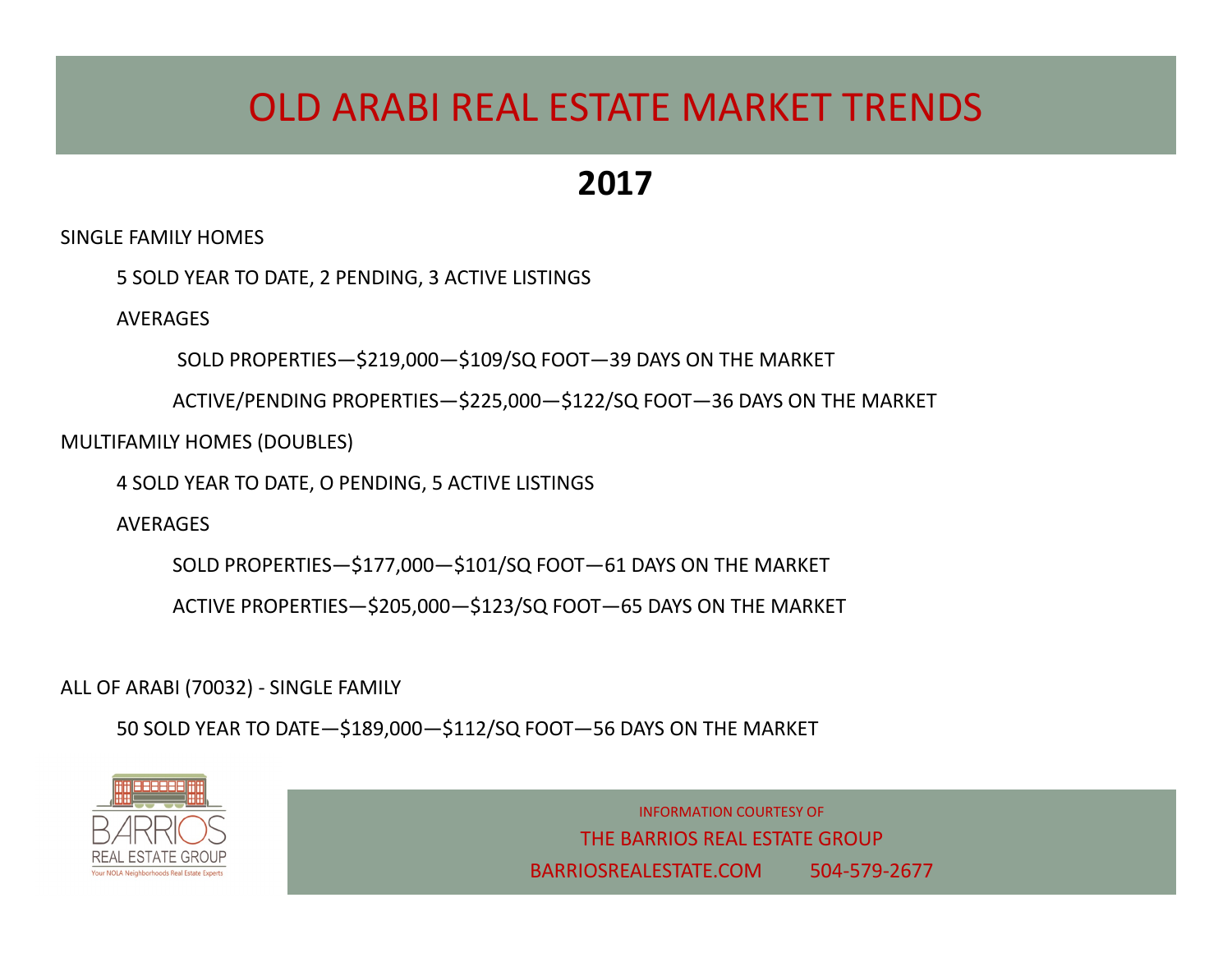# OLD ARABI REAL ESTATE MARKET TRENDS

### **2016**

SINGLE FAMILY HOMES

8 SOLD

**AVERAGES** 

SOLD PROPERTIES—\$197,000—\$130/SQ FOOT—57 DAYS ON THE MARKET

MULTIFAMILY HOMES (DOUBLES)

3 SOLD

AVERAGES

SOLD PROPERTIES—\$161,000—\$95/SQ FOOT—7 DAYS ON THE MARKET

ALL OF ARABI (70032) - SINGLE FAMILY

52 SOLD—\$159,000—\$104/SQ FOOT—45 DAYS ON THE MARKET



INFORMATION COURTESY OF THE BARRIOS REAL ESTATE GROUP BARRIOSREALESTATE.COM 504-579-2677